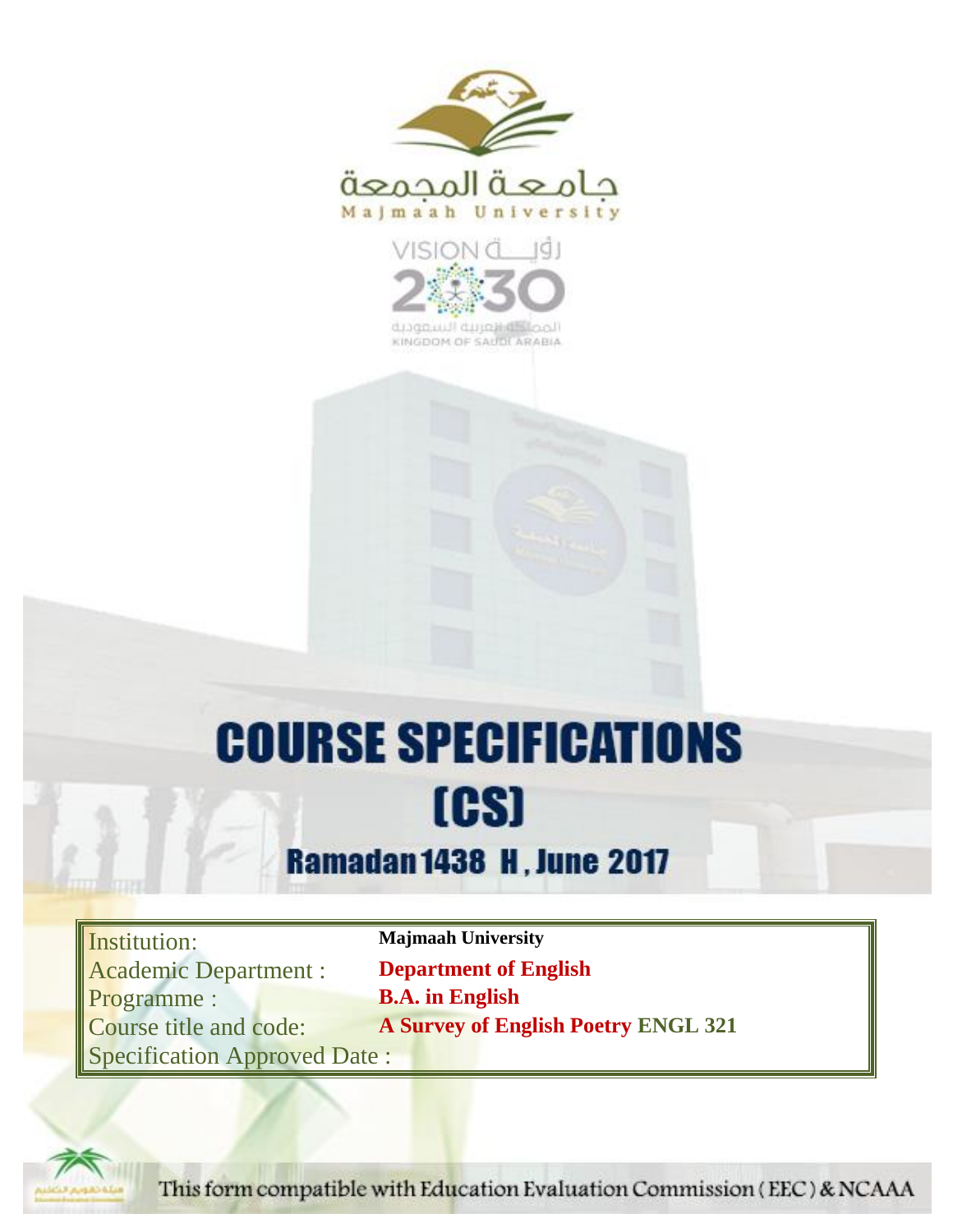

### **Course Specifications**

| <b>Institution: Majmaah University</b>           | Date: |
|--------------------------------------------------|-------|
| <b>College/Department: Department of English</b> |       |

#### **A. Course Identification and General Information**

| 1. Course title and code:<br><b>ENGL 321</b><br><b>A Survey of English Poetry</b>         |                                                                                          |
|-------------------------------------------------------------------------------------------|------------------------------------------------------------------------------------------|
| 2. Credit hours:<br>$3(0+0+0)$                                                            |                                                                                          |
| 3. Program(s) in which the course is offered.<br><b>B.A.</b> in English                   | (If general elective available in many programs indicate this rather than list programs) |
| 4. Name of faculty member responsible for the course                                      |                                                                                          |
| 5. Level/year at which this course is offered:<br>Level Six/3rd Year                      |                                                                                          |
| 6. Pre-requisites for this course (if any):<br><b>Introduction to Literature ENGL 211</b> |                                                                                          |
| 7. Co-requisites for this course (if any):<br>None                                        |                                                                                          |
| 8. Location if not on main campus:                                                        |                                                                                          |
| 9. Mode of Instruction (mark all that apply):                                             |                                                                                          |
| a. traditional classroom                                                                  | What percentage?<br>70%<br>$\sqrt{ }$                                                    |
| b. blended (traditional and online)                                                       | $\sqrt{ }$<br>15<br>What percentage?                                                     |
| c. e-learning                                                                             | 5%<br>What percentage?<br>V                                                              |
| d. correspondence                                                                         | What percentage?                                                                         |
| f. other                                                                                  | What percentage?<br>20%                                                                  |
| <b>Comments:</b>                                                                          |                                                                                          |
| <b>Computer Laboratory with Internet connection</b>                                       |                                                                                          |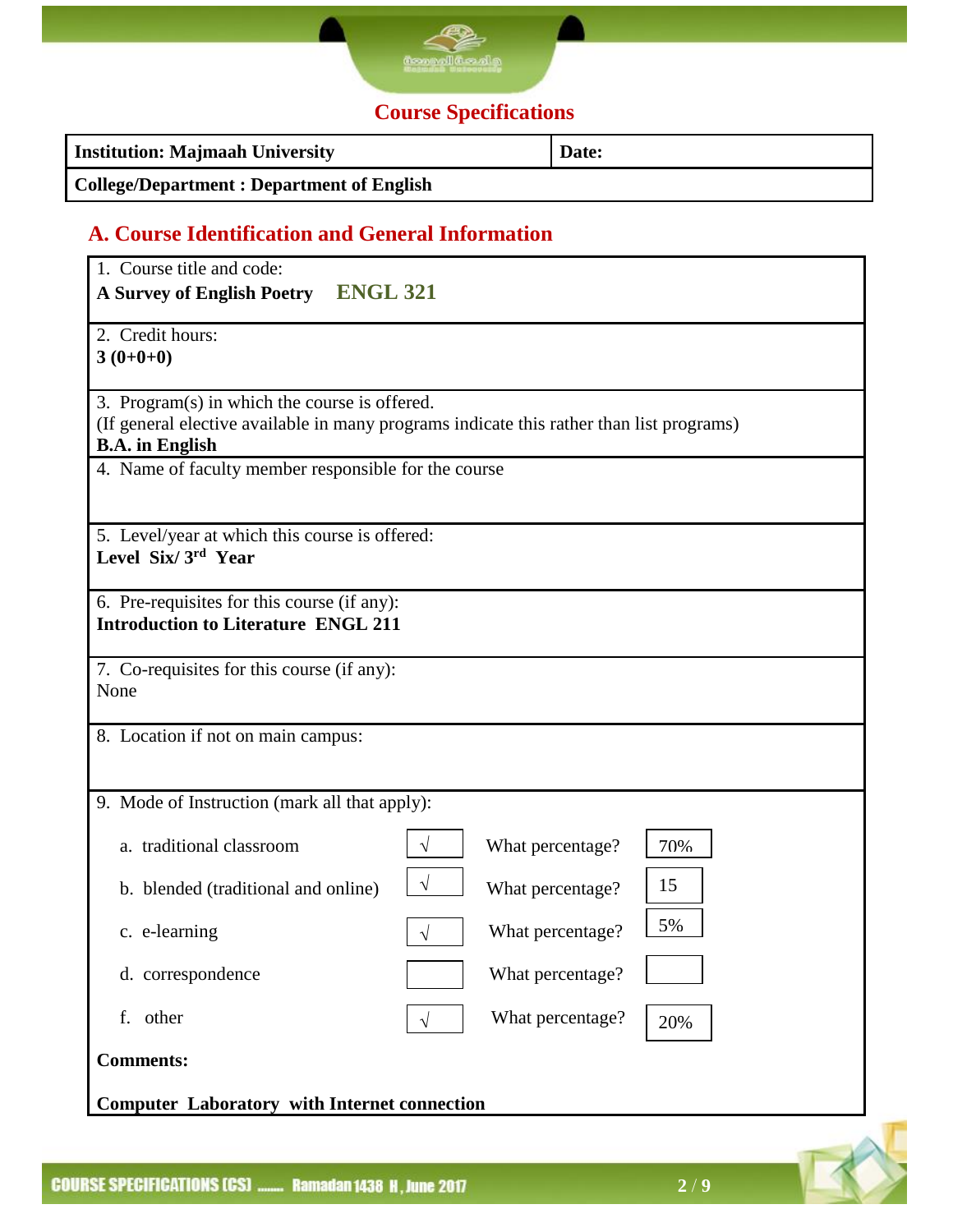#### **B Objectives**

1. What is the main purpose for this course?

**By the end of the course, students should be able to:**

- **1. Discuss the main ideas , concepts and terms of poetry and poetic study.**
- **2. Outline the main historical features of each of the main periods of English poetry: Classical, Neoclassical, Romantic, Victorian, Modern and Postmodern.**
- **3. Explain the artistic and aesthetic characteristics of each poetic period/movement.**
- **4. Analyse poems effectively by tackling both Form and Function.**
- **5. Develop an aesthetic sense of poetry in general, and English poetry in more specific terms.**
- **6. Use knowledge of poetry to increase their English proficiency (esp. writing skills).**

2. Briefly describe any plans for developing and improving the course that are being implemented. (e.g. increased use of IT or web based reference material, changes in content as a result of new research in the field)

- **Periodical review of the course by the instructor and the department courses planning committee.**
- **●Attempting to use computer software and projectors in teaching the course.**
- **●Giving students some materials supplementing the textbook.**
- **●Questionnaire students about the way of teaching the course..**

#### **C. Course Description** (Note: General description in the form used in Bulletin or handbook)

**Course Description:**

**The course introduces students to the different literary periods of English poetry. It would cover the main five literary periods of English poetry; Neo-classical, Romantic, Victorian, Modern and Post-modern with an introduction to Old English, Middle English and Renaissance periods. This survey of poetic literary periods would include selective poems of representative poets for each period. It would be as succinct and as comprehensive as possible. The philosophy of the survey would mix history with art where the poems mirror the era and the era explains the poems. The distinctive characteristics of each epoch (the political and cultural together with the artistic/aesthetic features) would be discussed. The survey may include poetic materials from outside Britain (The American and possibly World Englishes poetry, too).**

**The teaching of poetry would adopt an approach in which Form and Function are combined and interconnected. Students will be exposed to different ways of reading a poem ( see Eagleton's book ' How to Read a Poem?').**

| 1. Topics to be Covered |                        |                         |
|-------------------------|------------------------|-------------------------|
| <b>List of Topics</b>   | No. of<br><b>Weeks</b> | <b>Contact</b><br>hours |
|                         |                        |                         |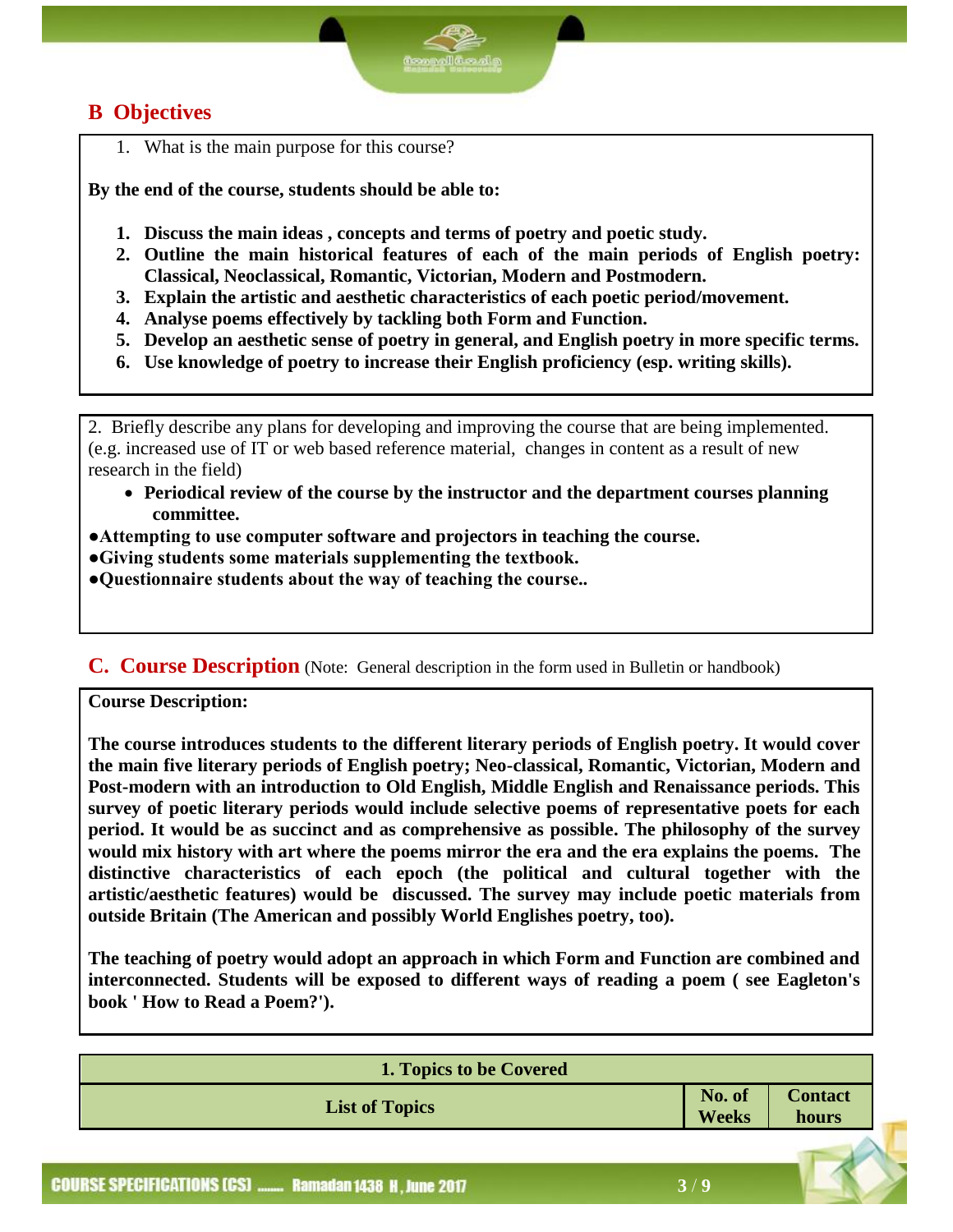| Introduction:                                                            | 1              | 3 |
|--------------------------------------------------------------------------|----------------|---|
|                                                                          |                |   |
| Old English, Middle English and Renaissance: The Markers,                |                |   |
| Areopagus and Metaphysical poets                                         |                |   |
| Neo-classical poetry: Its Nature and Characteristics                     | 1              | 3 |
| Selective poets and poems of the time period:                            | 1              | 3 |
| Alexander Pope: "The Rape of the Lock"                                   |                |   |
| Dryden "Happy the Man"                                                   |                |   |
| <b>Romantic Poetry: Its Nature and Characteristics</b>                   | $\mathbf{1}$   | 3 |
| Selective poets and poems of the time period:                            | $\overline{2}$ | 6 |
| William Blake: "The Chimney Sweeper"                                     |                |   |
| William Wordsworth: "I Wandered Lonely as a Cloud"                       |                |   |
| Samuel Taylor Coleridge: "Kubla Khan"                                    |                |   |
| Lord Byron: "She Walks in Beauty"                                        |                |   |
| Percy Bysshe Shelley: "Ode to the West Wind"                             |                |   |
| John Keats: "When I have fears that I may cease to be"                   |                |   |
| Victorian Poetry: Its Nature and Characteristics                         | 1              | 3 |
| Selective poets and poems of the time period:                            | $\overline{2}$ | 6 |
| Tennyson: "Break, Break, Break"                                          |                |   |
| Hopkins: "Thou Art Indeed Just Lord"                                     |                |   |
| Mathew Arnold: "Dover Beach"                                             |                |   |
| Robert Browning: "My Last Duchess"                                       |                |   |
| Elizabeth Browning: "The Cry of the Children"                            |                |   |
| Christina Rossetti: "Up-Hill"                                            |                |   |
| Mary Howitt: "The Spider and the Fly"                                    |                |   |
| Charlotte Bronte: "On the Death of Anne Bronte"                          |                |   |
| <b>Modern Poetry: Its Nature and Characteristics</b>                     | 1              | 3 |
| Selective poets and poems of the time period                             | $\overline{2}$ | 6 |
| Modernist Poets: T. S. Eliot "The Waste Land"; Yeats "The Second Coming" |                |   |
| The Imagist Poets: Ezra Pound "In a Station of the Metro"                |                |   |
| Pylon Poets: W. H. Auden "Five Songs"                                    |                |   |
| New Apocalypse: Dylan Thomas "Don't Go Gentle Into That Good Night"      |                |   |
| <b>Post-modern Poetry: Its Nature and Characteristics</b>                | 1              | 3 |
| Selective poets and poems of the time period                             | $\overline{2}$ | 6 |
| The British Poetry Revival: Bill Griffiths "Nomad Sense"                 |                |   |
| The Martian Poets: Craig Raine "The Onion, Memory"                       |                |   |

<u> Se</u>

#### **2. Course components (total contact hours and credits per semester):**

|                                |               | Lecture | <b>Tutorial</b> | Laboratory/<br><b>Studio</b> | <b>Practical</b> | Other: | <b>Total</b> |
|--------------------------------|---------------|---------|-----------------|------------------------------|------------------|--------|--------------|
| <b>Contact</b><br><b>Hours</b> | <b>Planed</b> | 45 hrs  | <b>None</b>     | <b>None</b>                  | <b>None</b>      | None   | 45 hrs.      |

Revision 1 3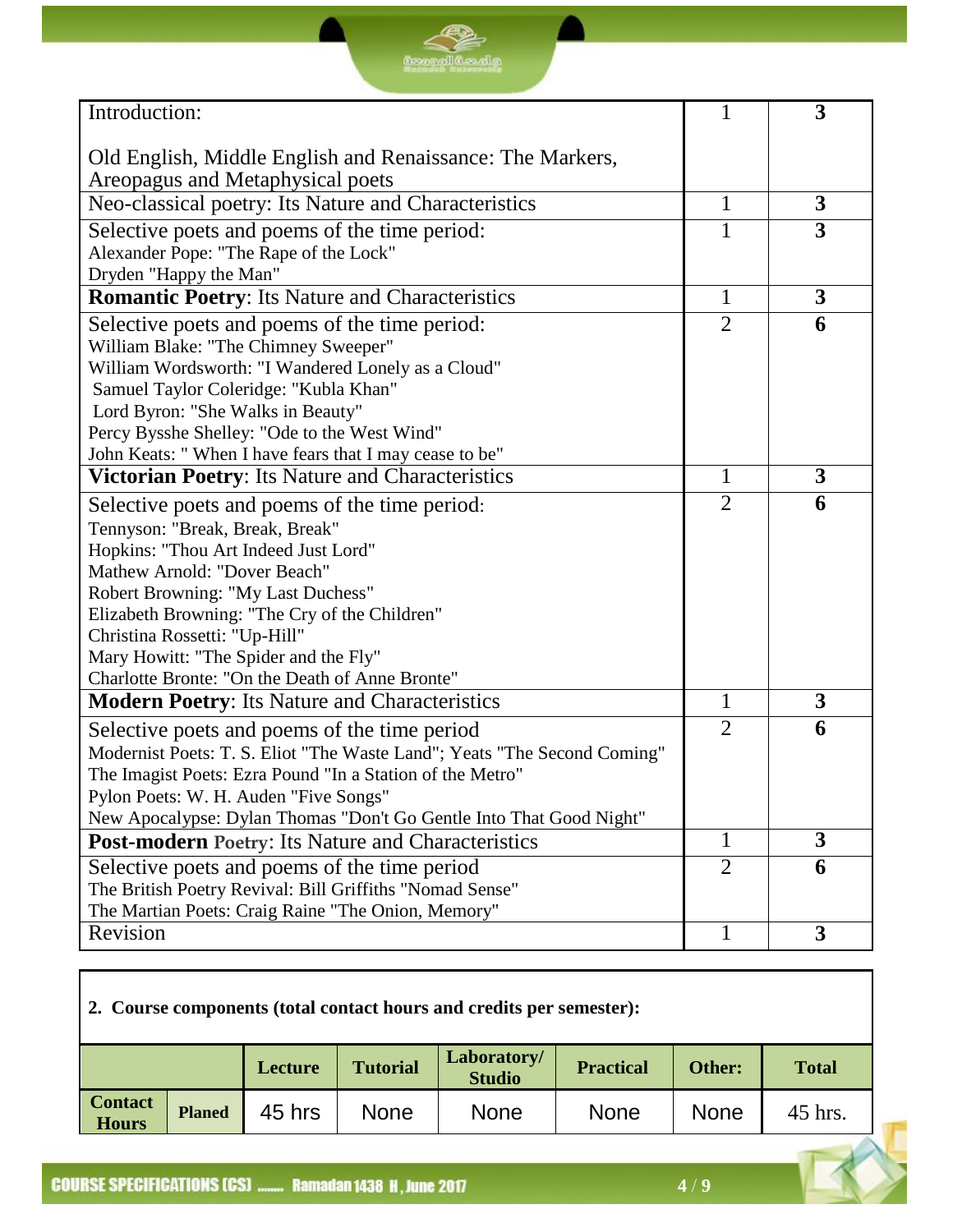

|               | <b>Actual</b> | 45 hrs | <b>None</b> | <b>None</b> | <b>None</b> | <b>None</b> | 45 hrs.  |
|---------------|---------------|--------|-------------|-------------|-------------|-------------|----------|
|               | <b>Planed</b> | 3 hrs  | <b>None</b> | <b>None</b> | <b>None</b> | <b>None</b> | $3$ hrs. |
| <b>Credit</b> | <b>Actual</b> | 3 hrs  | <b>None</b> | <b>None</b> | <b>None</b> | <b>None</b> | $3$ hrs. |

3. Additional private study/learning hours expected for students per week.

2 hrs

4. Course Learning Outcomes in NQF Domains of Learning and Alignment with Assessment Methods and Teaching Strategy

#### **On the table below are the five NQF Learning Domains, numbered in the left column.**

**First**, insert the suitable and measurable course learning outcomes required in the appropriate learning domains (see suggestions below the table). **Second**, insert supporting teaching strategies that fit and align with the assessment methods and intended learning outcomes. **Third**, insert appropriate assessment methods that accurately measure and evaluate the learning outcome. Each course learning outcomes, assessment method, and teaching strategy ought to reasonably fit and flow together as an integrated learning and teaching process. (Courses are not required to include learning outcomes from each domain.)

| <b>Code</b><br># | <b>NQF Learning Domains</b><br><b>And Course Learning Outcomes</b>                                                   | <b>Course Teaching</b><br><b>Strategies</b>                                    | <b>Course</b><br><b>Assessment</b><br><b>Methods</b>         |
|------------------|----------------------------------------------------------------------------------------------------------------------|--------------------------------------------------------------------------------|--------------------------------------------------------------|
| 1.0              | <b>Knowledge</b>                                                                                                     |                                                                                |                                                              |
| 1.1              | The beginning of writing poetry in classical<br>times                                                                | lectures                                                                       | Class participation                                          |
| 1.2              | Different poetic movements and their poetic<br>traditions and characteristics.                                       | Class discussion                                                               | Midterms<br>Assignments                                      |
| 1.3              | The social context of each poetic tradition that<br>formulates the specific characteristics of each<br>time period   | of  <br>Close<br>reading<br>social circumstances                               | Research<br>papers<br>presentations<br>and<br>given in class |
| 1.4              | a survey of a large selection of poets and poems<br>of the different poetic traditions and comparing<br>between them |                                                                                |                                                              |
| 2.0              | <b>Cognitive Skills</b>                                                                                              |                                                                                |                                                              |
| 2.1              | Ability to think critically and analytically                                                                         | teaching<br>Lectures/<br>students how<br>to read<br>attentively and critically | Class participation.                                         |
| 2.2              | Ability to do research and to make use of<br>information<br>from<br>primary<br>secondary<br>and                      | Discussions/<br>teaching<br>students<br>think<br>to                            | Research<br>papers<br>and<br>oral                            |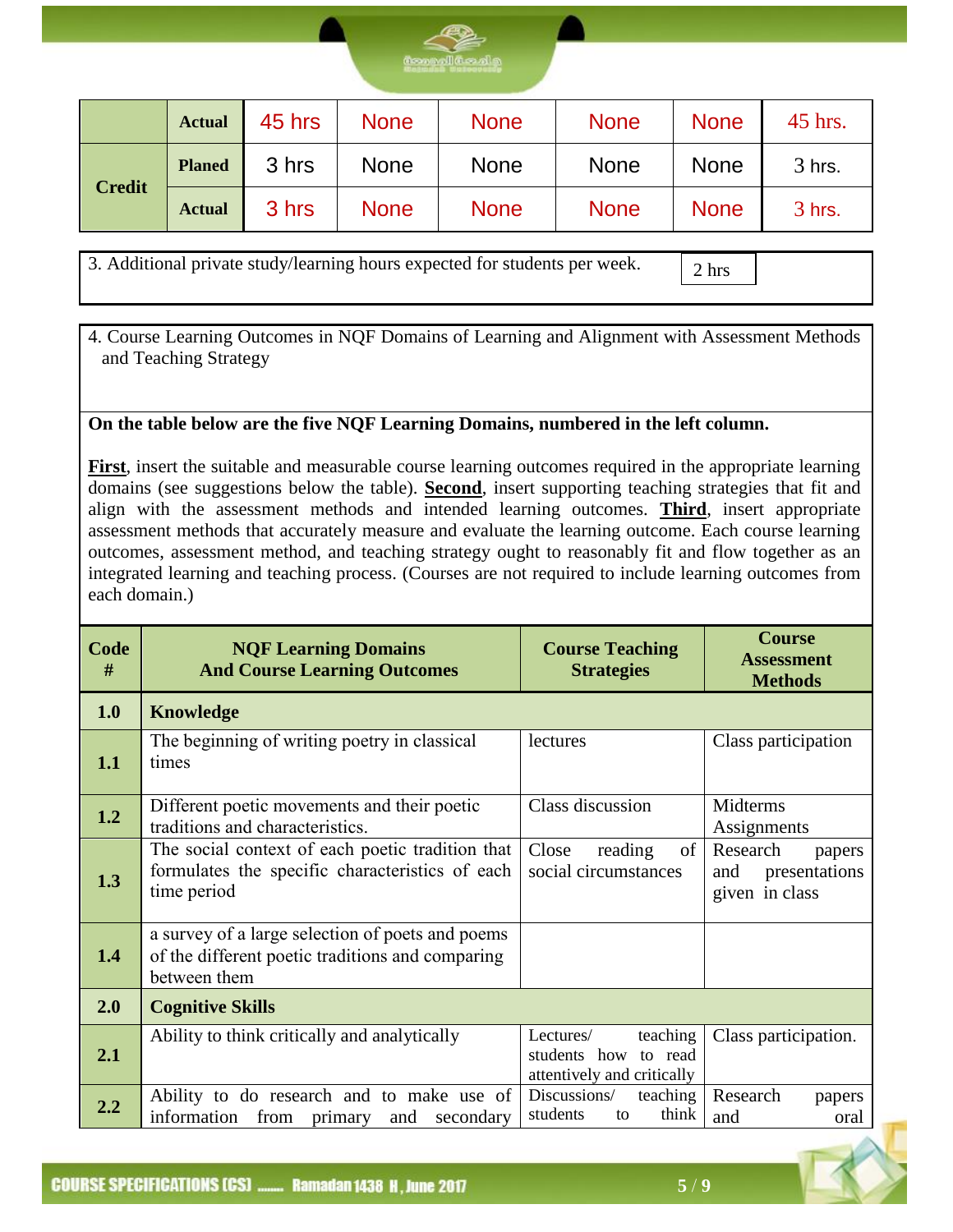|     | sources in support of a valid thesis and<br>argument                                               | independently<br>and<br>engage<br>in<br>group                                                               | presentations                                                                                                                                 |  |
|-----|----------------------------------------------------------------------------------------------------|-------------------------------------------------------------------------------------------------------------|-----------------------------------------------------------------------------------------------------------------------------------------------|--|
|     |                                                                                                    | discussions                                                                                                 |                                                                                                                                               |  |
| 2.3 | Students will be able to appreciate poetry                                                         | of<br>Encouragement<br>students to be creative<br>in their presentation                                     | Midterm and final<br>exams                                                                                                                    |  |
| 3.0 | <b>Interpersonal Skills &amp; Responsibility</b>                                                   |                                                                                                             |                                                                                                                                               |  |
| 3.1 | Students can complete both reading and writing<br>assignments in due time                          | Lectures in which students<br>are made aware of the<br>significance<br>time<br>of<br>management             | Active<br>class<br>participation reflects the<br>students' ability to keep<br>up with the reading<br>schedule                                 |  |
| 3.2 | Students can participate in class discussion and<br>think critically                               | Discussions with students<br>on ethical behaviour in<br>conducting research                                 | Research papers will<br>attest to the student's<br>ability<br>fulfil<br>to<br>assignments and respect<br>dead lines                           |  |
| 3.3 | Students can act responsibly and ethically in<br>carrying out individual as well as group projects | Individual counselling on<br>research<br>projects<br>and<br>writing difficulties                            | Performance<br>on<br>midterms<br>and<br>final<br>exams are evidence of<br>the student's ability to<br>recollect and synthesize<br>information |  |
| 4.0 | <b>Communication, Information Technology, Numerical</b>                                            |                                                                                                             |                                                                                                                                               |  |
| 4.1 | Ability to use literary and academic English.                                                      | students<br>Encourage<br>to<br>make use of material on<br>the web                                           | Assignments                                                                                                                                   |  |
| 4.2 | Search for material on the web.                                                                    | Encourage students to<br>consult the specialist<br>in the computer lab<br>for help on web-based<br>material | Class analysis                                                                                                                                |  |
| 4.3 | Use of PowerPoint and laptop – projector<br>systems                                                | Require the use of<br>PowerPoint when<br>giving presentations                                               | Exams                                                                                                                                         |  |
| 5.0 | <b>Psychomotor</b>                                                                                 |                                                                                                             |                                                                                                                                               |  |
| 5.1 | Not applicable.                                                                                    | Not applicable                                                                                              | Not applicable                                                                                                                                |  |
| 5.2 |                                                                                                    |                                                                                                             |                                                                                                                                               |  |

**Committee** 

| 5. Schedule of Assessment Tasks for Students During the Semester |                                                                                                              |                 |                                                 |
|------------------------------------------------------------------|--------------------------------------------------------------------------------------------------------------|-----------------|-------------------------------------------------|
|                                                                  | Assessment task (i.e., essay, test, quizzes, group project,<br>examination, speech, oral presentation, etc.) | <b>Week Due</b> | <b>Proportion of Total</b><br><b>Assessment</b> |
|                                                                  |                                                                                                              |                 |                                                 |

**COURSE SPECIFICATIONS (CS) ........ Ramadan 1438 H, June 2017**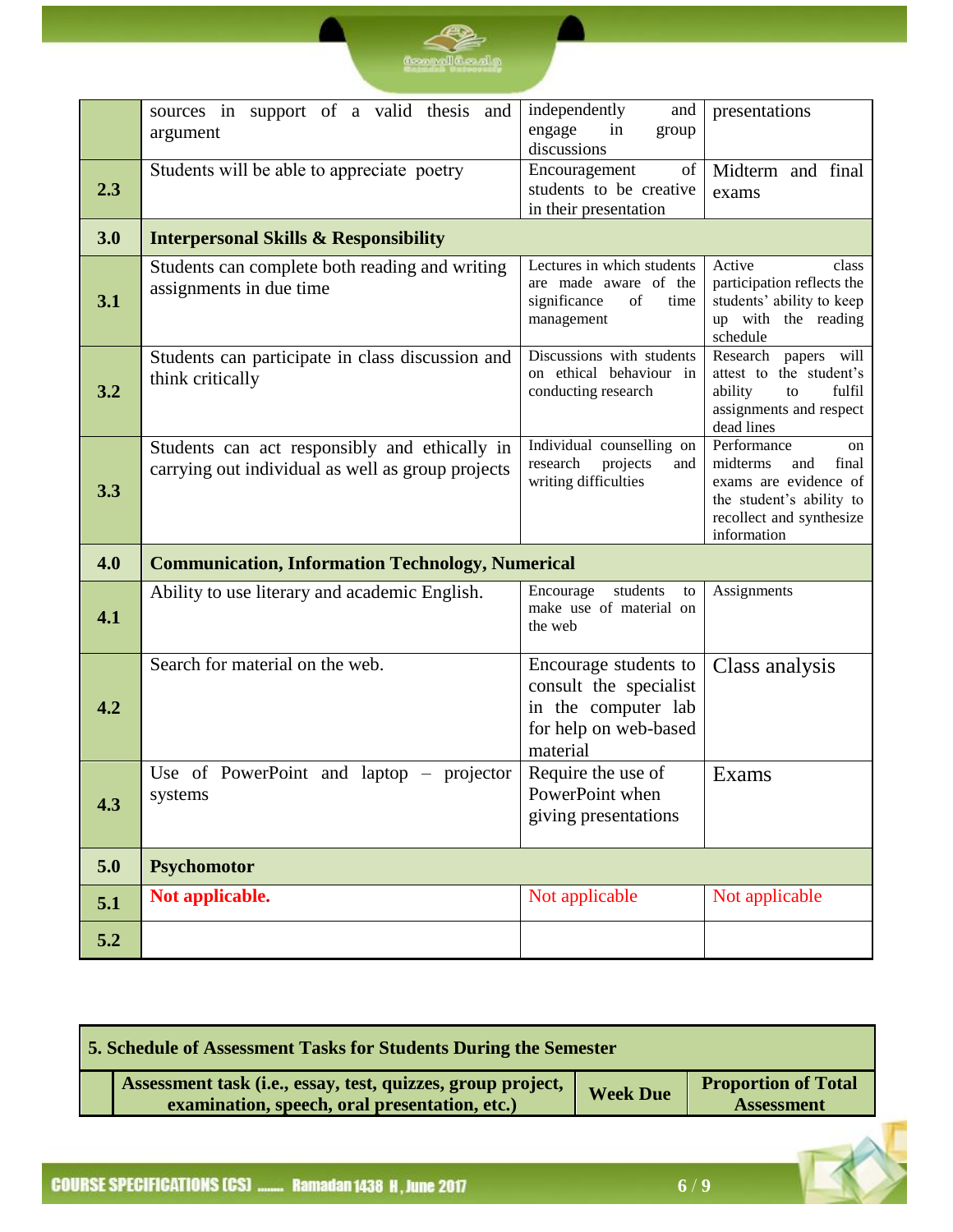| <b>Participation and Quizzes</b> | All Along                 | 10% |
|----------------------------------|---------------------------|-----|
| 2 Midterms                       | Week 8,<br>13             | 40% |
| <b>Final Exam</b>                | End of<br><b>Semester</b> | 50% |

#### **D. Student Academic Counseling and Support**

1. Arrangements for availability of faculty and teaching staff for individual student consultations and academic advice. (include amount of time teaching staff are expected to be available each week)

- Supervision of activities.
- Office hours 4 hrs/ week.
- D2L online learning processes

#### **E Learning Resources**

1. List Required Textbooks

The Oxford Anthology of English Poetry by John Wain , publisher: Spenser to Crabbe or Oxford University Press, May 15, 2003

2. List Essential References Materials (Journals, Reports, etc.) The Oxford Book of English Verse

The Columbia History of British Poetry

Eras & Modes in English Poetry

3. List Electronic Materials, Web Sites, Facebook, Twitter, etc. [http://www.webexhibits.org/poetry/home\\_movements.html](http://www.webexhibits.org/poetry/home_movements.html) <http://www.translationdirectory.com/glossaries/glossary314.php> [https://www.cs.mcgill.ca/~rwest/wikispeedia/wpcd/wp/e/English\\_poetry.htm](https://www.cs.mcgill.ca/~rwest/wikispeedia/wpcd/wp/e/English_poetry.htm) <http://www.thehypertexts.com/English%20Poetry%20Timeline.htm> <https://www.thoughtco.com/british-literary-periods-739034>

4. Other learning material such as computer-based programs/CD, professional standards or regulations and software.

 Signed Student Code of honour explained during student orientation to university to protect against plagiarism

#### **F. Facilities Required**

Indicate requirements for the course including size of classrooms and laboratories (i.e. number of seats in classrooms and laboratories, extent of computer access, etc.)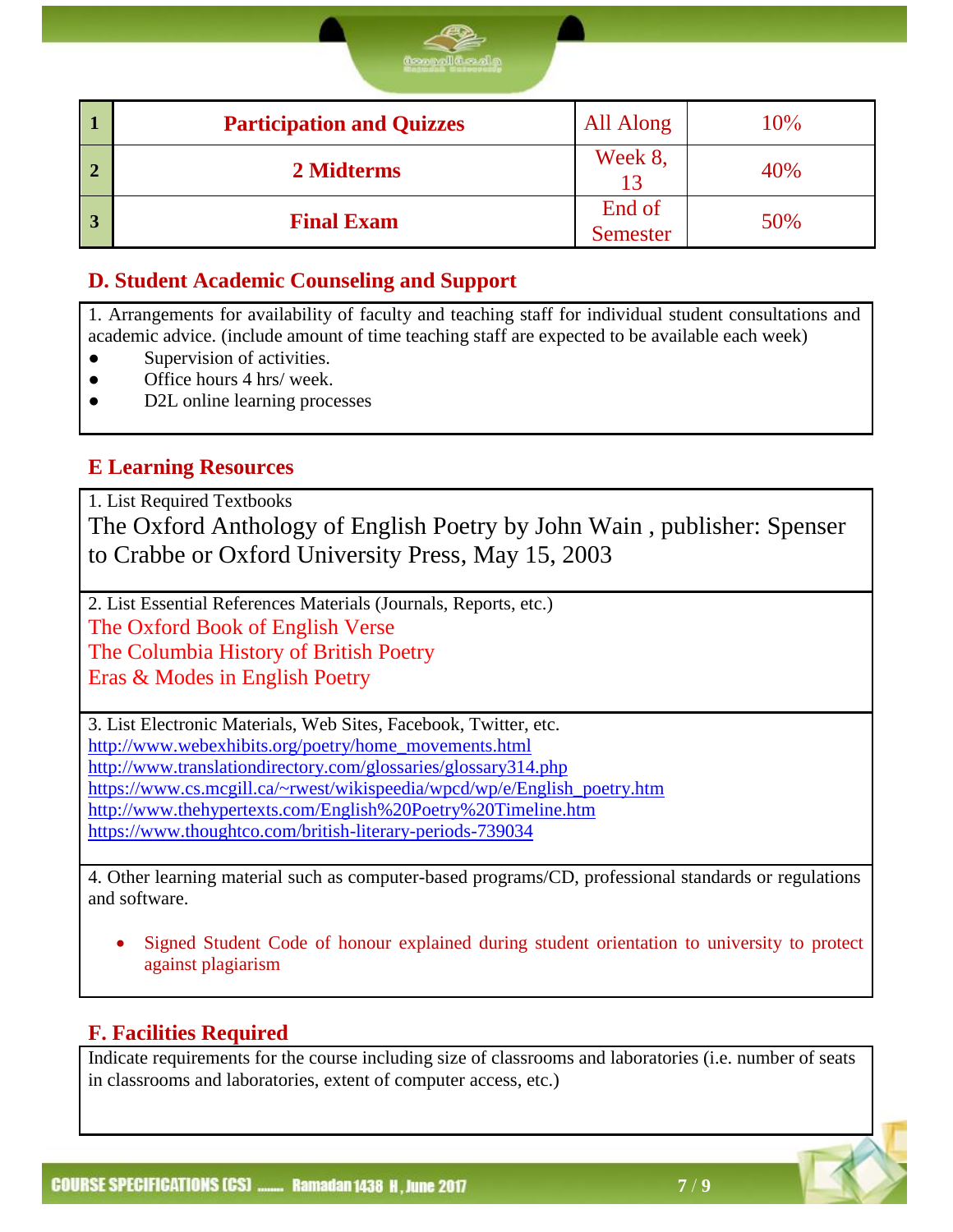| வேறைவி வேகித                                                                                                                                                                                                                                                                                                                                                                                                                                                                                                                                                                                                                |
|-----------------------------------------------------------------------------------------------------------------------------------------------------------------------------------------------------------------------------------------------------------------------------------------------------------------------------------------------------------------------------------------------------------------------------------------------------------------------------------------------------------------------------------------------------------------------------------------------------------------------------|
| 1. Accommodation (Classrooms, laboratories, demonstration rooms/labs, etc.)<br>Lecture rooms should be large enough to accommodate the number of registered students                                                                                                                                                                                                                                                                                                                                                                                                                                                        |
| 2. Technology resources (AV, data show, Smart Board, software, etc.)<br><b>Laptop computer</b><br>projector system                                                                                                                                                                                                                                                                                                                                                                                                                                                                                                          |
| 3. Other resources (specify, e.g. if specific laboratory equipment is required, list requirements or attach<br>list)<br><b>Central Printer.</b><br><b>Scanner</b>                                                                                                                                                                                                                                                                                                                                                                                                                                                           |
| <b>Course Evaluation and Improvement Processes</b><br>G.                                                                                                                                                                                                                                                                                                                                                                                                                                                                                                                                                                    |
| 1. Strategies for Obtaining Student Feedback on Effectiveness of Teaching<br>End of term college evaluation of course by students (to be collected by the department)                                                                                                                                                                                                                                                                                                                                                                                                                                                       |
| 2. Other Strategies for Evaluation of Teaching by the Instructor or by the Department                                                                                                                                                                                                                                                                                                                                                                                                                                                                                                                                       |
| Peer observation to benefit from colleagues' objective feedback and suggestions for improvement                                                                                                                                                                                                                                                                                                                                                                                                                                                                                                                             |
| 3. Processes for Improvement of Teaching<br><b>Training sessions</b><br>2. Workshops to facilitate the exchange of experiences amongst faculty members<br>3. Regular meetings where problems are discussed and solutions given<br>4. Discussion of challenges in the classroom with colleagues and supervisors<br><b>Encouragement of faculty members to attend professional development conferences</b><br>Keep up to date with pedagogical theory and practice<br>Set goals for achieving excellence in teaching at the beginning of each new semester after<br>reviewing last semester's teaching strategies and results |
| 4. Processes for Verifying Standards of Student Achievement (e.g. check marking by an independent<br>member teaching staff of a sample of student work, periodic exchange and remarking of tests or a<br>sample of assignments with staff at another institution)<br>Reviewing exam questions, model answers and a sample of corrected papers from a<br>departmental committee and outside reviewers                                                                                                                                                                                                                        |
| 5. Describe the planning arrangements for periodically reviewing course effectiveness and planning for<br>improvement.<br>The course material and learning outcomes are periodically reviewed internally and<br>externally.<br>Comparing course content and teaching methodologies with similar courses offered at<br>$\bullet$<br>other departments.                                                                                                                                                                                                                                                                       |

Q